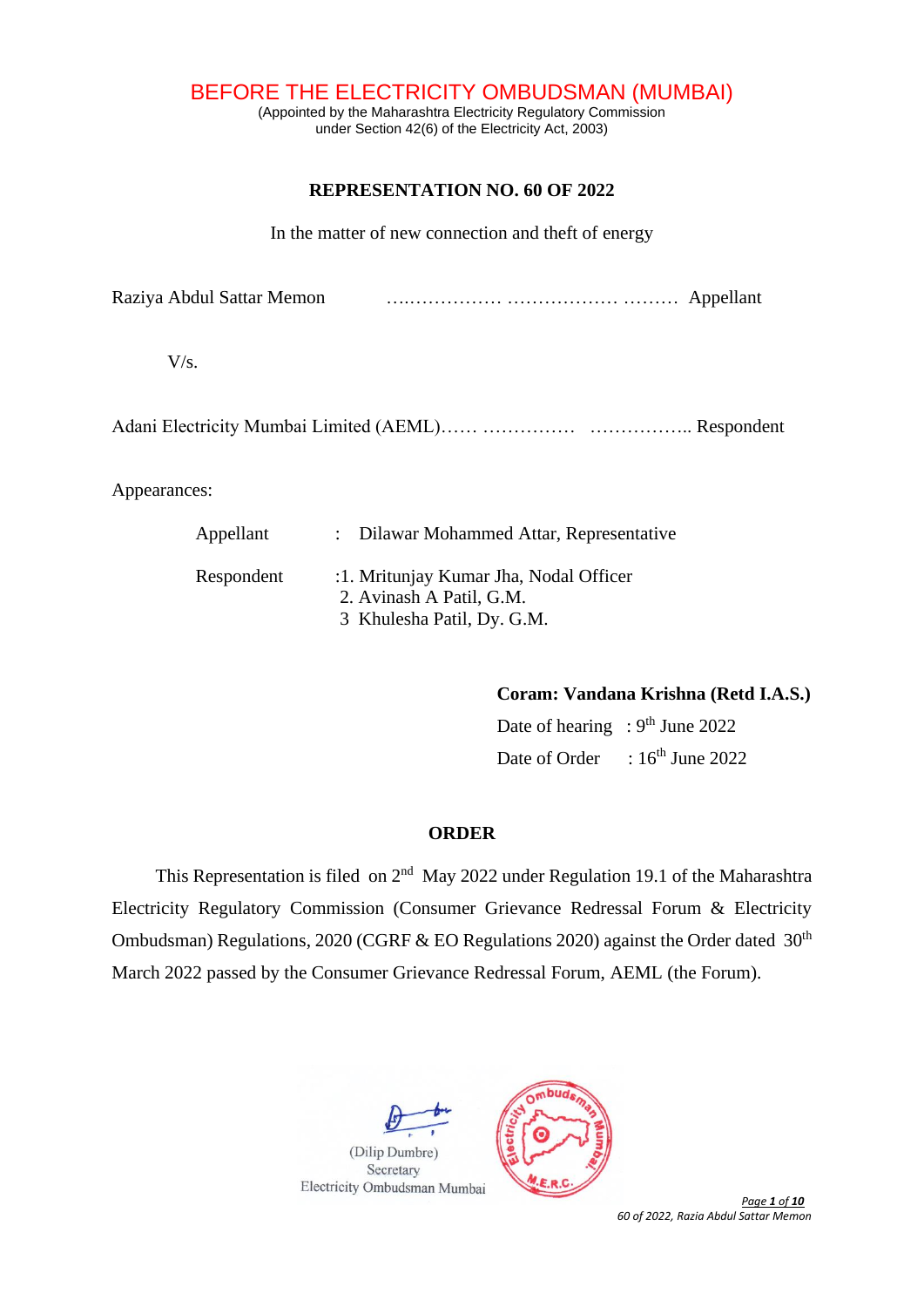2. The Forum, by its order dated 30.03.2022 has disposed of the Grievance Application No. 003017/2022 with direction as below:

- *" 2. The Applicant/ Complainant shall file a fresh application along with relevant documents pertaining to ownership/occupancy of premises for which electricity supply is sought and photo ID proof. The Applicant/ Complainant shall fulfil all other commercial formalities as required for grant of electric connection.*
	- 3. *The Respondent/Utility to consider & grant electricity connection upon receipt of complete application, relevant documents, and fulfillment of commercial formalities."*

3. Aggrieved by the order of the Forum, the Appellant filed this representation stating in brief as under:

- (i) The Appellant is residing at Room No. 4, Chawl No. 57, Shafi Mohammed Chawl, Qureshi Nagar, Kurla (East), Mumbai 400 070 since the last 30 years. The Appellant applied for a new residential electric connection on 16.01.2022 through online portal for 0.18 KW load with all statutory documents like ration card, Aadhaar card, pan card etc. However, the Respondent did not sanction the electric connection till date with reasons best known to them.
- (ii) The earlier electric connection (Consumer Account No.: 100459261) was in the name of her father, Abdul Sattar A Saqur who expired in the year 2008. The connection was existing from the last about 30 years. It was disconnected The Respondent did not sanction the electric connection under one pretext or other. Further the Respondent, by its letter dated 05.02.2022, by their vague and ambiguous wording, informed her which is quoted as below:
	- *" 1. Please submit fresh readable, clear and appropriate documents*
		- *2. Statutory Compliance required*
		- *3. Dispute Internal/ External*
		- *4. Structure : Temporary /Incomplete*
		- *5. MCGM L-Ward notice dated 24/05/2021*
		- *6. Substation requirement in building due to network loading constraint*
		- *7. The installation wiring should be completed*
		- *8. Payment: Arrears to be cleared*





 *Page 2 of 10 60 of 2022, Razia Abdul Sattar Memon*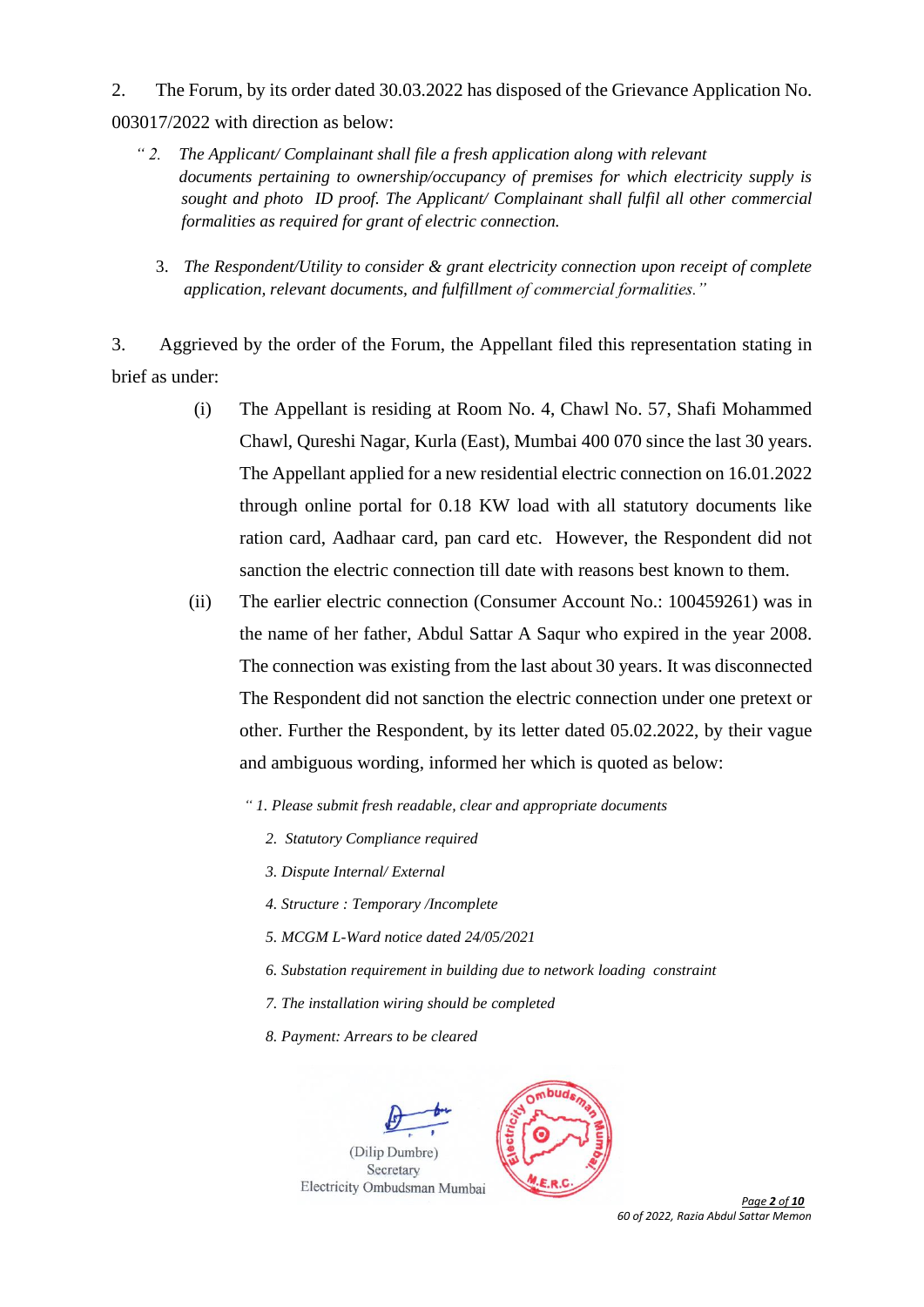*We will treat your application as cancelled unless advised to the contrary within fifteen days from date hereof due to reasons mentioned above."*

- (iii) The Appellant by her letter dated 21.02.2022 has clarified all the facts and circumstances. Even then, the Respondent did not sanction the electric connection.
- (iv) The Appellant filed a grievance application in the Forum on 11.03.2022. It was surprised to note that the Respondent raided another premises for theft of electricity on 14.03.2022 which was not belonging to her. However, the Panchnama was made on Appellant's name, address and bogus signature of her. The Respondent issued a final assessment bill dated 15.03.2022 towards theft of electricity of Rs. 43,400/- without giving any opportunity to the Appellant. The copy of Panchnama and final demand notice is put on record.
- (v) The Appellant brought this fact to the notice of the Forum, however the Forum did not mention the fact in its order. The Forum, by its order dated 30.03.2022 has disposed of the Grievance Application with direction to file a fresh application and fulfil all other commercial formalities as required for grant of electric connection.
- (vi) The Appellant has completed all formalities for new connection by submitting the required documents by running from pillar to post. The Respondent is not ready to sanction electric connection after the order of the Forum on one pretext or other.
- (vii) The Appellant prays that the Respondent be directed to sanction electric connection with immediate effect.
- 4. The Respondent filed its reply dated 18.05.2022 by email stating in brief as under:
	- (i) The Appellant has filed present Representation being not satisfied / aggrieved by Order dated 30.03.2022 passed by the Forum inter-alia related to new electricity connection under the name of Ms. Raziya Memon Sattar Memon for the premises



 *Page 3 of 10 60 of 2022, Razia Abdul Sattar Memon*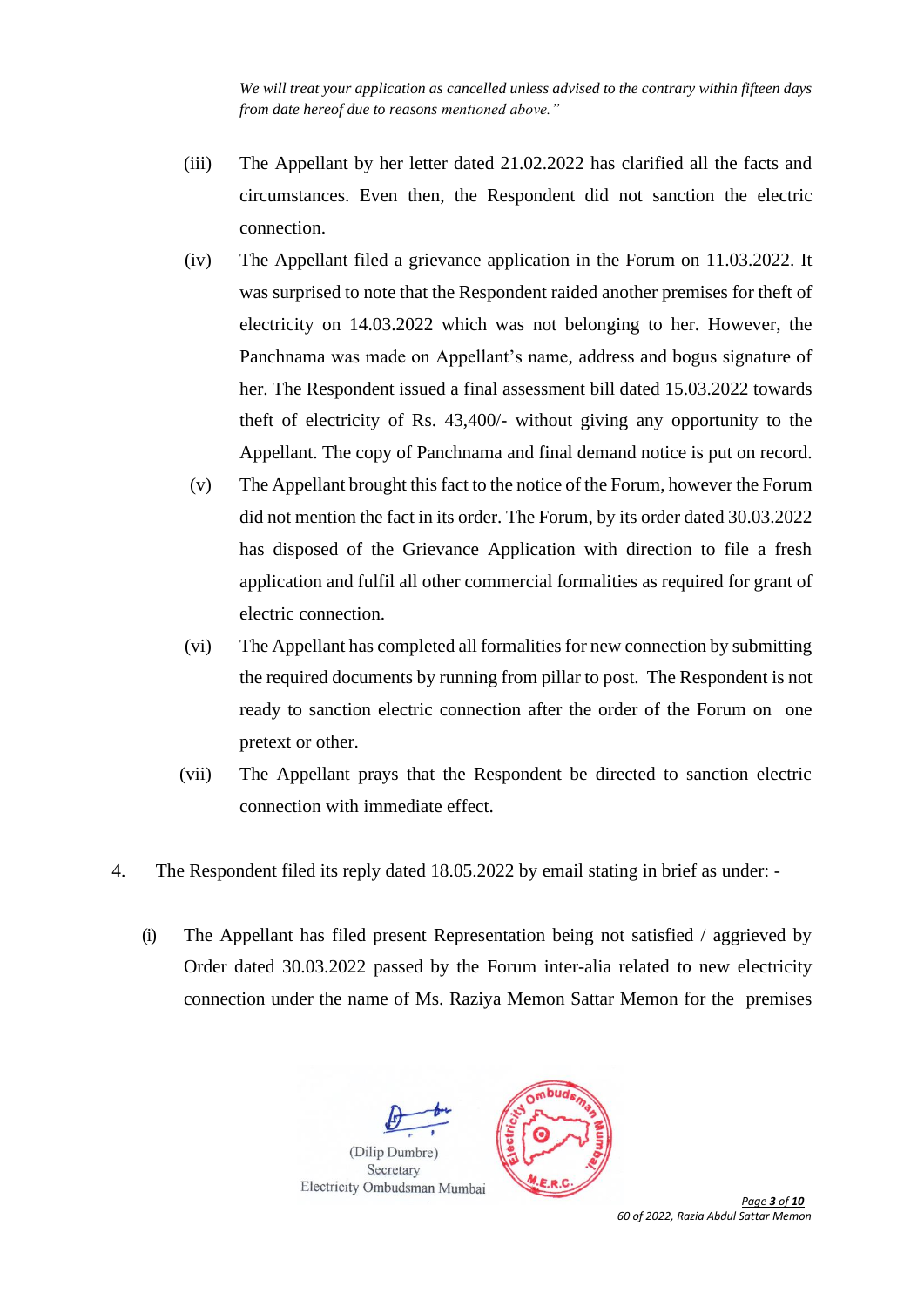situated at, Room. No. 4, Shafi Mohd Building No. 57, Near Jamat Khana, Haji Karamat Ali Road, Kurla (East) -Qureshi Nagar, Mumbai – 400070.

### **Preliminary Submissions: -**

- (ii) At the outset, the Respondent repudiates the entire allegations as made by the Appellant as the same is unfounded.
- (iii) The Respondent submits that Section 43 of the Electricity Act, 2003 (the Act) casts obligation on the Distribution Licensee to provide electric connection to the owner or occupier of any premises only in such conditions when the Appellant submits the application complete in all respects. The Explanation enunciated for subsection 1 of section 43 the Act reads as under:

*"[Explanation. - For the purposes of this sub- section, "application" means the application complete in all respects in the appropriate form, as required by the distribution licensee, along with documents showing payment of necessary charges and other compliances]."* 

In the instant case the application is not complete in all respects as required by the Respondent. Specifically, payment of theft assessment amount is pending.

- (iv) The Authorized officer of the Respondent from vigilance department along with his team conducted a site inspection on 14.03.2022. During inspection it was observed that there was no electric meter for the premises, and electricity was found in use by direct supply. Further, it was observed that, in addition to premises on the ground floor of the building, the Appellant was occupying premises on the first floor in the same building. The vigilance team took some photographs during the inspection. The act of the Appellant constitutes an offense of theft of electricity as provided under Section 135 of the Act. During inspection, Ms. Raziya Abdul Sattar was present at site, and the vigilance office explained the irregularity found to her. The loss assessed for theft of electricity is 3166 units for an amount of Rs.44029.80 on earlier PDC CA Number: 100459261 under the name of Abdul Sattar A. Saqur. The copy of site inspection report dated 14.03.2022 and photographs is kept on record.
- (v) It is submitted that the Regulation 7.9 of the CGRF  $&$  EO Regulations 2020 provides for the circumstances where the Forum shall reject the Grievance. One of the





 *Page 4 of 10 60 of 2022, Razia Abdul Sattar Memon*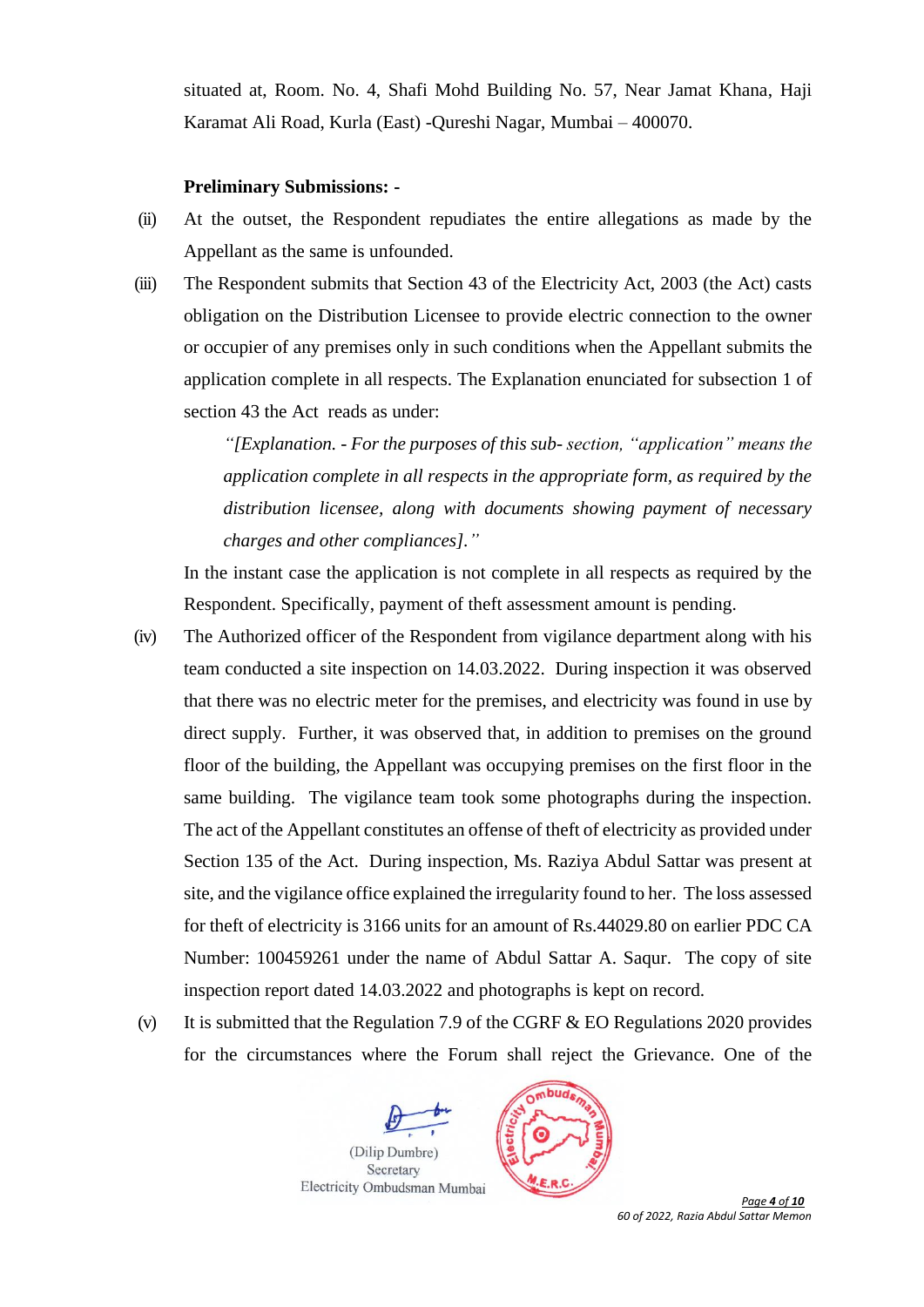provisions for rejection provided under the Regulation is for the cases which fall under Sections 126, 127, 135 to 139, 152, and 161 of the Act.

In the instant case, all other issues related to documents and other formalities have been sorted out, except the payment of theft assessment amount of Rs.44,029.80. There is no sufficient cause to file this representation by the Appellant and therefore in accordance with the Regulation19.25 (b) of the CGRF & EO Regulations 2020, the present Representation is liable to be rejected.

#### **Submissions of the Respondent:**

- (vi) The premises of the Appellant is situated in the Qureshi Nagar Area. In this area multiple unauthorised RCC multi-storey structures are coming up by demolishing the old chawl structures. These permanent structures are constructed without legal compliances. The structures are adjacent to each other without any space in-between and also no space at ground floor. The abrupt construction and transforming from chawl to permanent RCC structures has resulted into high load requirement in the said area. It is pertinent to mention that before construction of any RCC multi-storey structure, the residents/ developers are neither approaching the Respondent with their proposed load, nor they are making arrangement of space for substation. The existing network is overloaded & hence additional substations need to be installed to cater to the existing and upcoming unauthorized structure load. However, no substation space is being allotted by the residents / landlords despite rigorous follow up since many years.
- (vii) The modus operandi in the area is that post completion of the construction work of the structure, the residents apply for a new connection. However, for such applications, substation space, arrears of old structure, proper documentation etc. are sought, the same are not being fulfilled by the applicants. Therefore, such applications, are cancelled due to non-compliance from applicant side.
- (viii) It is submitted that the Respondent is regularly and rigorously following up with developers / builders / residents / MCGM / Local Corporators / Trustees etc., of Qureshi Nagar area for substation space requirement. However, the Respondent is yet to receive any substation space, majorly due to private land ownership.





 *Page 5 of 10 60 of 2022, Razia Abdul Sattar Memon*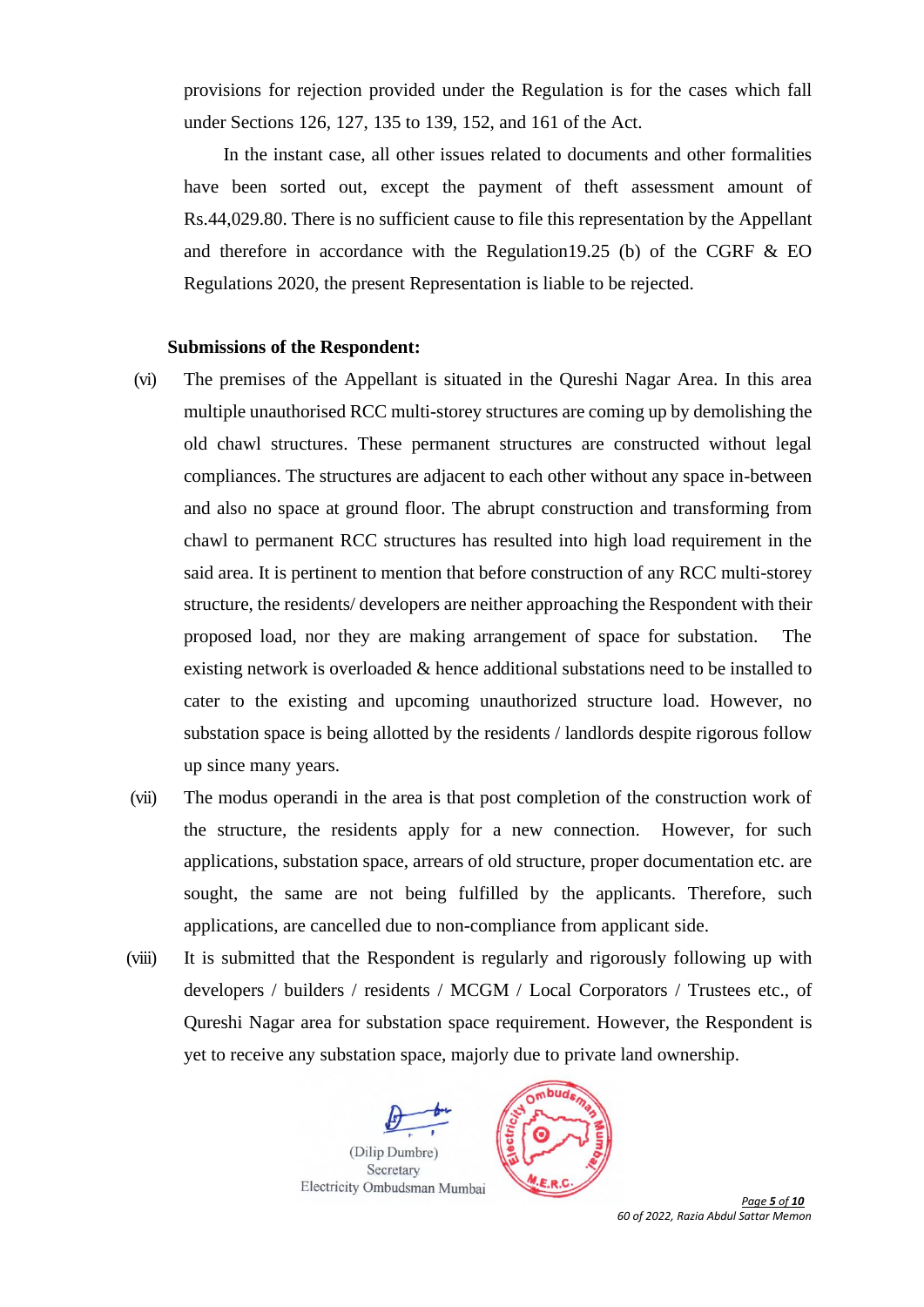(ix) On 16.01.2022 the Appellant applied through online portal for a new connection under residential category for 0.18 KW load. In support of her application, the Appellant submitted documents mentioned herein below. The Respondent scrutinized the documents, and its observation is mentioned in the table below:

| Sr.<br>No. | <b>Documents</b>                     | <b>Particulars</b>                                                           | <b>Remarks</b>                                                                   |
|------------|--------------------------------------|------------------------------------------------------------------------------|----------------------------------------------------------------------------------|
|            | Aadhaar Card                         | Raziya Abdul Sattar Memon                                                    | Appellant                                                                        |
|            |                                      | Memon Raziya Haji Sattar<br>Abdul Shakur                                     |                                                                                  |
| 2          | <b>Ration Card</b>                   | Haji Abdul Sattar Abdul<br>Shakur Memon Shafivali<br>Mohd chawl, 58/4, Kurla | Building number<br>differs in application<br>V/s ration card                     |
| 3          | Death certificate                    | Memon Abdul Sattar                                                           | Claiming to be father<br>of Appellant                                            |
|            |                                      | Fatima Abdul Sattar Thara                                                    | Reason for submission<br>is unknown                                              |
|            | final<br>Earlier<br>electricity bill | Abdul Sattar A Saqur<br>chawl,<br>57, Safi Mohed                             | Meter removed in Feb.<br>2019                                                    |
|            |                                      | kasaiwada Kurla                                                              |                                                                                  |
| 5          | Test report                          | $0.14$ kW                                                                    | in<br>Load differs<br>application $(0.18kW)$<br>$V/s$ Test<br>report<br>(0.14kW) |

- (x) Pursuant to the Forum's order, on 08.04.2022, the Appellant applied an online application for a new connection along with supporting documents. There was mismatch (error) in the spelling of Appellant's name on application form and the document submitted by her. Subsequently, in response to the Respondent's letter, the Appellant vide her letter dated 21.04.2022 clarified that there was an error in application form.
- (xi) Pursuant to the clarification submitted by the Appellant, the only commercial formality which is required to be fulfilled by her is to pay the theft assessment charges to enable the Respondent to accede to her request for a new electric connection. The Respondent during their meeting with representatives of the Appellant have explained and requested them to clear the theft assessment amount, to proceed with





 *Page 6 of 10 60 of 2022, Razia Abdul Sattar Memon*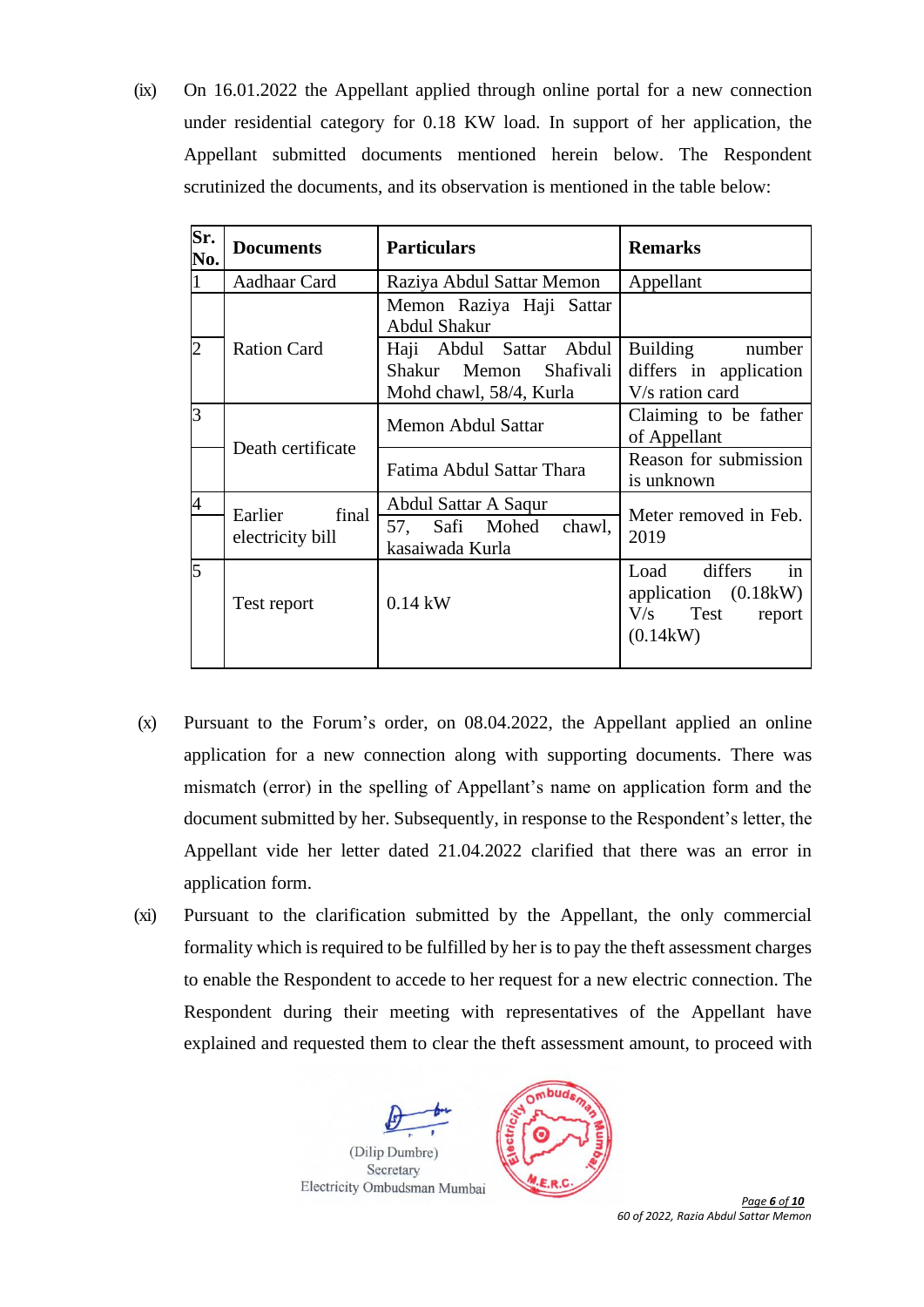the application for the new connection, but the Appellant /representative is reluctant to do so.

- (xii) Subsequent thereto, the Respondent addressed a letter dated 02.05.2022 to the Appellant calling upon her to pay the assessment charges, and attempted to deliver the said letter by hand to the Appellant. However, it was utterly surprising that the Appellant refused to accept the same, by stating that her representative Mr. Dilawar Attar has advised her not to accept any letter. In addition to the attempt of hand delivery of the letter, the Respondent also sent the said letter by Speed Post; however same was also returned with a remark "NO SUCH PERSON IN THE ADDRESS". Pursuant thereto on 12.05.2022, the Respondent once again attempted to hand deliver the letter dated 02.05.2022 to the Appellant; however, she again refused to accept the same. Therefore, the said letter was pasted on a conspicuous portion of her premises.
- (xiii) It is submitted that the Respondent is ready to process the application for new connection submitted by the Appellant, provided she pays the theft assessment amount of Rs. 44,029.80.
- (xiv) The Respondent submits that, the Forum has passed the order after careful consideration of the entire facts, documents on records, details and submissions made by the parties. There is no infirmity in the impugned order, therefore it is humbly submitted that the order passed by the Forum does not warrant any interference.
- (xv) The Respondent denies all allegations levelled against the various personnel of the Respondent as the same are false, unfounded and without any substance.
- (xvi) The prayer of the Appellant be denied in toto.
- (xvii) The Respondent craves leave of this Hon'ble Authority to submit further pleadings if the circumstances so arise, and to rely upon the additional documents, video graphs as and when required. Under the circumstances, the present Representation is untenable in law and on facts and hence ought to be dismissed with exemplary costs.

5. The e-hearing was held on 09.06.2022 through video conference where both the Appellant and the Respondent argued in line with their written submissions. The Appellant argued that she applied for a new residential electric connection on 16.01.2022. However, the Respondent did not sanction the electric connection till date. The Appellant has submitted the





 *Page 7 of 10 60 of 2022, Razia Abdul Sattar Memon*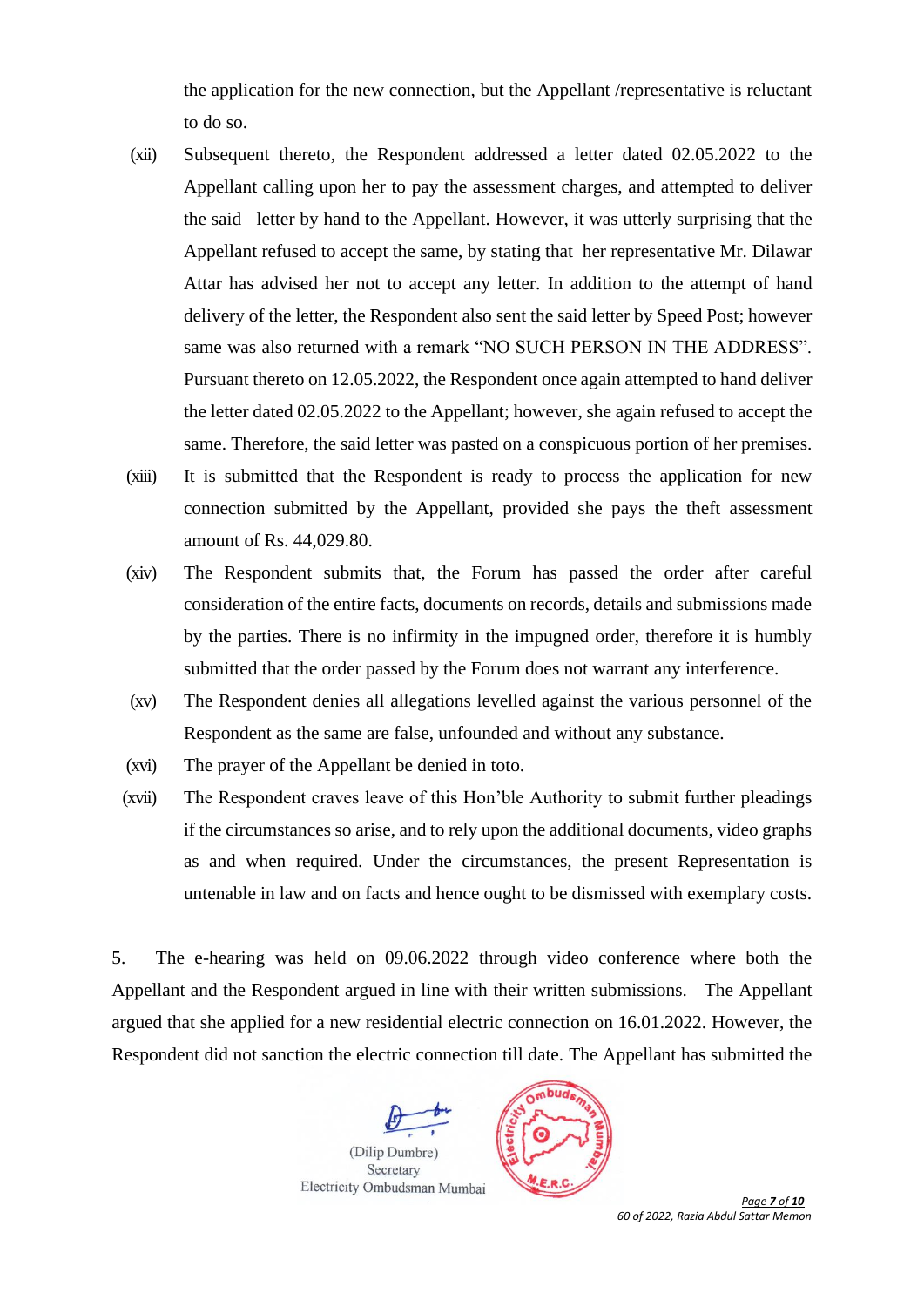necessary documents as per order of the Forum. The Appellant argued that **the Respondent raided another premises for theft of electricity on 14.03.2022 which was not belonging to her.** However, the Panchnama was made in the Appellant's name, address, and bogus signature of her. The Respondent issued final assessment bill towards theft of electricity of Rs. 43,400/ without giving any opportunity to express herself. The alleged bill should be kept aside or at least instalments should be given, and it should be treated as deposit, as the theft did not occur in her premises. In view of above, the Appellant prays that the Respondent be directed to sanction electric connection with immediate effect.

6. The Respondent argued that the Appellant had applied for new electricity connection on 16.01.2022 along with relevant documents. On scrutinising, it was observed that these documents were incomplete and not readable, which was pointed to the Appellant by letter dated 05.02.2022. The vigilance department of the Respondent along with its team conducted a site inspection on 14.03.2022. The earlier structure was  $G + 1$ , but it was converted illegally into a multi-storied structure. Subsequently BMC demolished the upper illegal floors, leaving only G+1, where the Appellant is currently staying. During inspection it was observed that there was no electric meter for the premises, but electricity was found in use on direct supply i.e. by stealing electricity. A video is submitted where it can be clearly seen that the Appellant is staying in the raided premises, and herself indirectly admits to stealing electricity. This act of the Appellant constitutes an offense of theft of electricity as provided under Section 135 of the Act. During inspection, Ms. Raziya Abdul Sattar was present at site, and the vigilance officer explained the irregularity found to her. The loss assessed for theft of electricity is 3166 Units for an amount of Rs.44,029.80 on earlier PDC CA Number: 100459261 under the name of Abdul Sattar A Saqur. Various photographs and videos are kept on record.

7. The Appellant has complied with all the statutory documents for a new connection; however, the assessment bill issued under Section 135 of the Act has not been paid. Pilferage of energy was found on the Appellant's premises. The documents submitted pertain to the same premises. The Appellant is trying to confuse the Hon'ble Authority by falsely saying that the Respondent raided some other premises. The attached video also shows that there is a glowing





 *Page 8 of 10 60 of 2022, Razia Abdul Sattar Memon*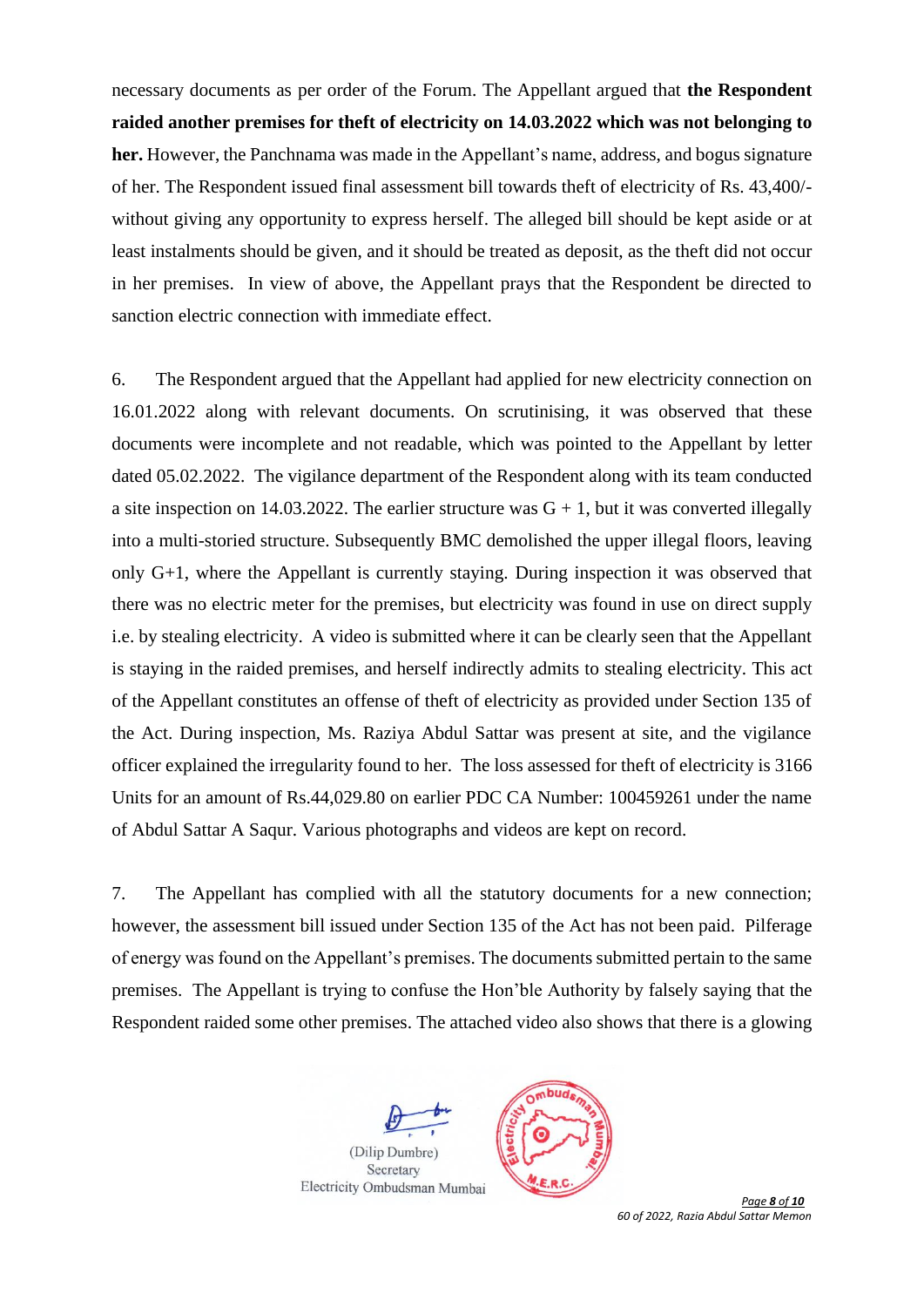light bulb in the premises behind the Appellant when she is talking. In view of the above, the Respondent prays to dismiss the representation.

### **Analysis and Ruling**

8. Heard the parties and perused the documents on record. The Appellant has applied for a new connection on 16.01.2022 through online portal for 0.18 KW load with all statutory documents for Room No. 4, Chawl No. 57, Shafi Mohammed Chawl, Qureshi Nagar, Kurla (East), Mumbai. Initially, there was electric connection in the same premises under the name of Abdul Sattar Saqur having A/c. No. 100459261. The connection was permanently disconnected for non-payment of outstanding dues of Rs. 15,503/-in the year 2019. The Appellant paid the same on 04.01.2022.

9. The Respondent contended that the Vigilance Team inspected the premises on 14.03.2022. During inspection, it was found that there was a direct supply by stealing electricity in the premises of the Appellant. Hence, it assessed the Appellant under Section 135 of the Electricity Act, 2003 towards theft of electricity for 3166 Units for an amount of Rs.44,029.80. However, the Appellant reiterated that the inspection was done on different premises and has nothing to do with the Appellant's premises. The Respondent stated that the premises is not different; it was the same premises. Thus, there is conflicting claim between the Appellant and the Respondent as regards the theft of electricity.

10. However, disputes relating to alleged 'theft of electricity' under Section 135 of the Act do not come within the purview of this Grievance Redressal Mechanism as per the Regulation 7.9(b) of the CGRF & EO Regulations 2020 which is reproduced below:

| "7 Procedure for Submission and Acceptance of Grievance"                               |
|----------------------------------------------------------------------------------------|
| The Forum shall reject the Grievance at any stage under the following circumstances:   |
|                                                                                        |
| (b) In cases, which fall under Sections 126, 127, 135 to 139, 152, and 161 of the Act; |
|                                                                                        |
|                                                                                        |
|                                                                                        |

(Dilip Dumbre) Secretary Electricity Ombudsman Mumbai



 *Page 9 of 10 60 of 2022, Razia Abdul Sattar Memon*